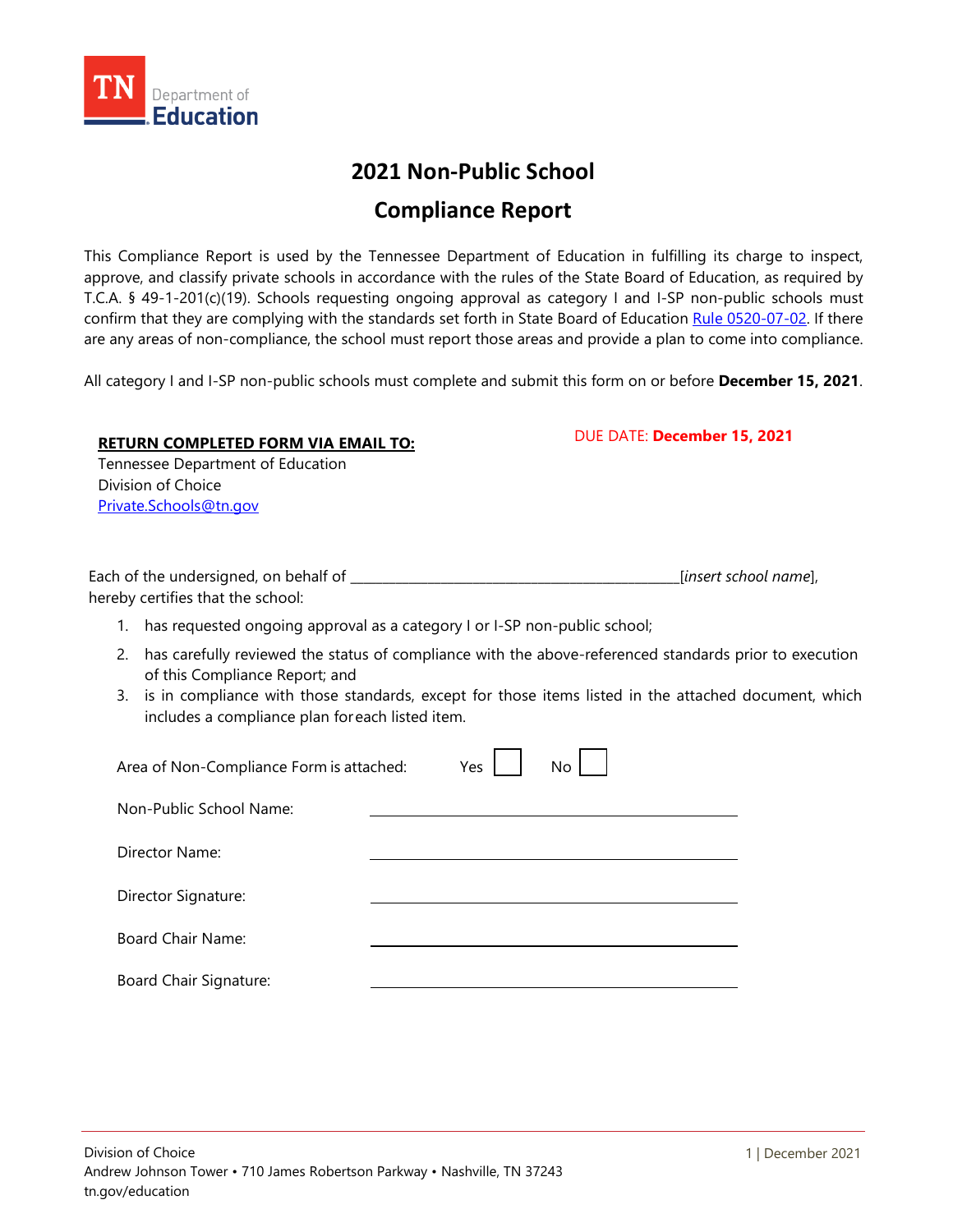

For your convenience, the following is a list of helpful links to applicable laws and regulation available online.

Current and pending State Board of Education rules: <https://www.tn.gov/sbe/rules--policies-and-guidance/rules.html>

State Board of Education frequently asked questions: <https://www.tn.gov/sbe/about-us/frequently-asked-questions.html>

Tennessee Code Annotated: <http://www.lexisnexis.com/hottopics/tncode/>

If you have questions regarding applicable laws or State Board of Education rules, please contact Lee Danley, Legal Counsel, at (615) 428-4227 or [Lee.Danley@tn.gov.](mailto:Lee.Danley@tn.gov)